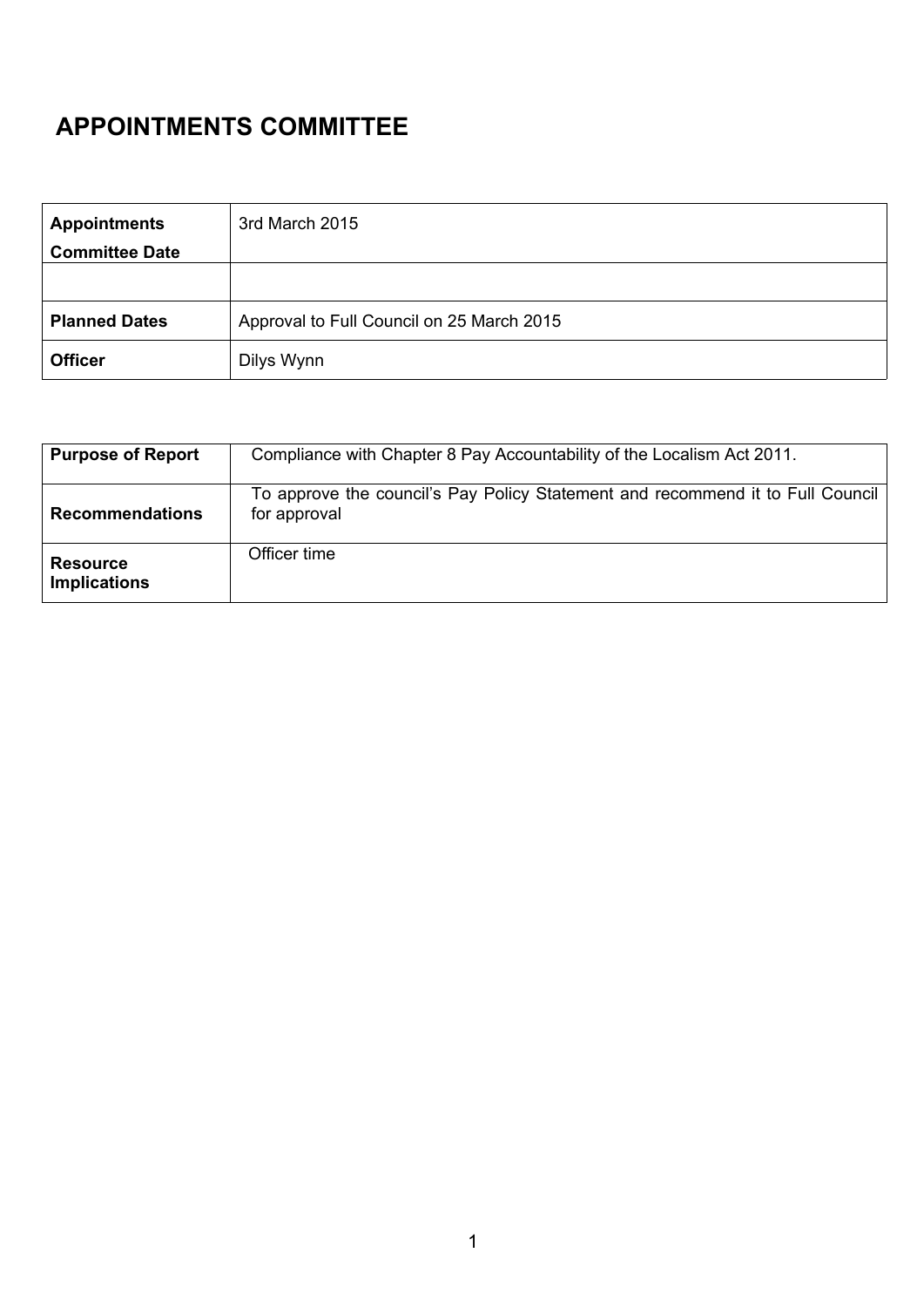#### **MAIN REPORT CONTENTS**

#### **1 Purpose of Report.**

The Localism Act 2011 requires local authorities to produce a pay policy statement for each financial year. The statement must be approved by Full Council no later than 31<sup>st</sup> March of each year; the latest requires approval by the end of March, 2015.

By way of background, the paper on Fair Pay in the Public Sector by Will Hutton (March 2011) heavily influenced the content of the Act and the overall purpose is to ensure a greater transparency and accountability to the public, on how public money is spent on remuneration. In doing so the statement has due regard to the Local Government Transparency Code (2014) and Openness and Accountability in Local Pay: Guidance under Section 40 of the Localism Act.

The Localism Act requires that the scope of the statement must cover a specific group of chief officers as defined within the Act as well as the councils' lowest paid, which the council is required to define and give reasons for adopting the definition.

The policy statement must set out the council's policies for remuneration for both groups above. It must include its policies relating to the:

- level and elements of remuneration\*\*
- remuneration on recruitment including reengagement
- increases and additions to remuneration
- use of performance-related pay
- use of bonuses
- approach to payment on ceasing to hold office
- publication and access to information relating to remuneration.

\*\*Remuneration is defined as salary, bonuses, charges or fees, allowances, benefits in kind, any increase in or enhancement to pension entitlement, any amounts payable on ceasing to be employed or other amounts that may be payable by an enactment.

As a result the pay policy statement will require the council to make reference to other related publications such as the councils' Pension Policy Statement, policy on severance pay under the Local Government (Early Termination of Employment) (Discretionary Compensation) Regulations 2006 and the salaries of employees as published in the councils' Statement of Accounts as defined by the Finance and Audit Regulations 2011.

The statement must also set out the relationship between the remuneration of its chief officers and its employees who are not chief officers and the government has provided guidance on how this should be calculated (Local Government Transparency Code 2014).

Specifically the revisions are:

- updates to reflect the changes to staff numbers and budget;
- 'lowest paid' definition updated to reflect the introduction of the discretionary Living Wage supplement. This was introduced in September 2014 for GCC employees.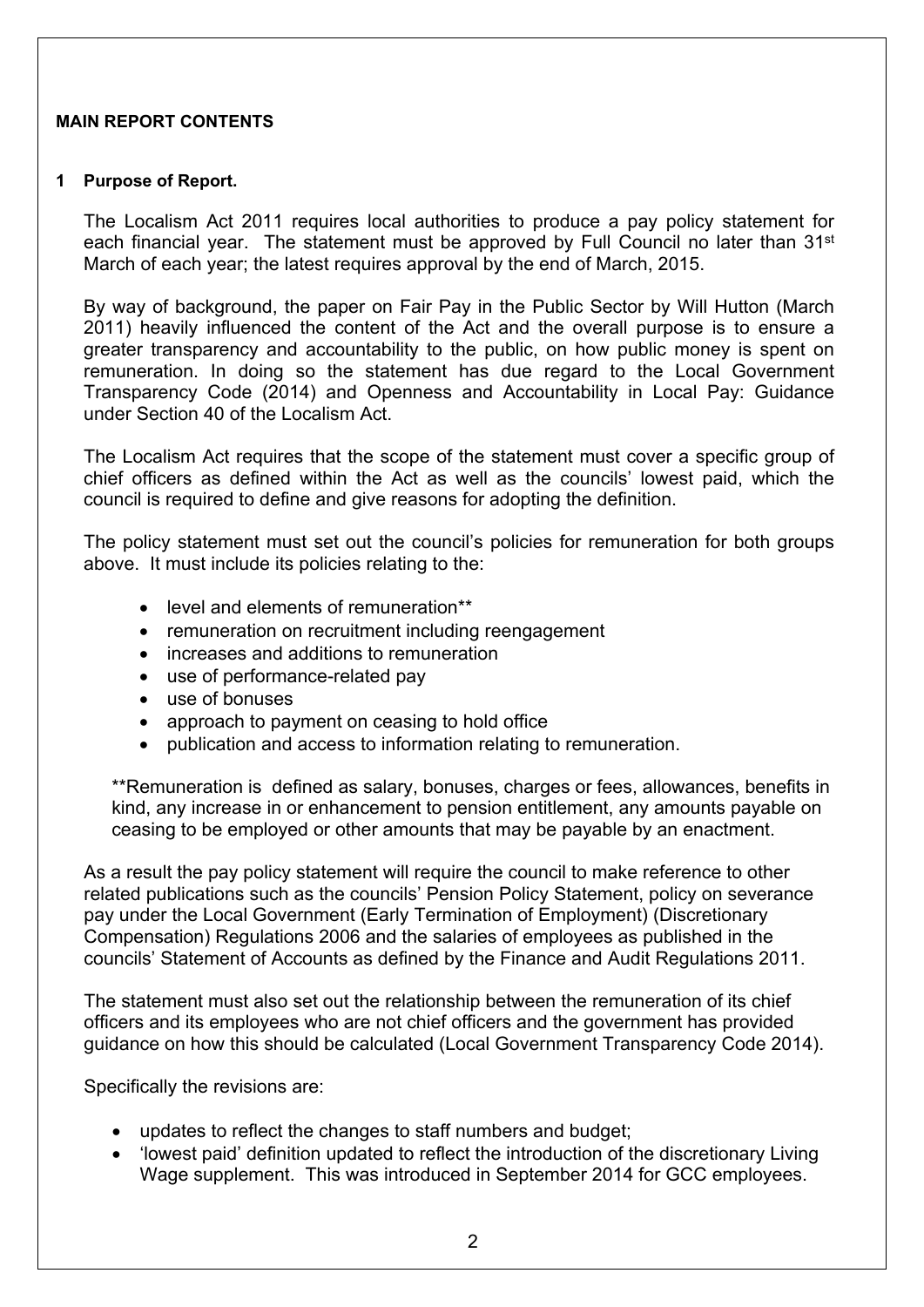Two additional revisions will be made to the statement if the Appointments Committee approve agenda item 8.

# **Recommendation**

The Appointments Committee are asked to approve the attached revised Pay Policy Statement and to recommend its adoption by the Council at Full Council on March 25<sup>th</sup> 2015.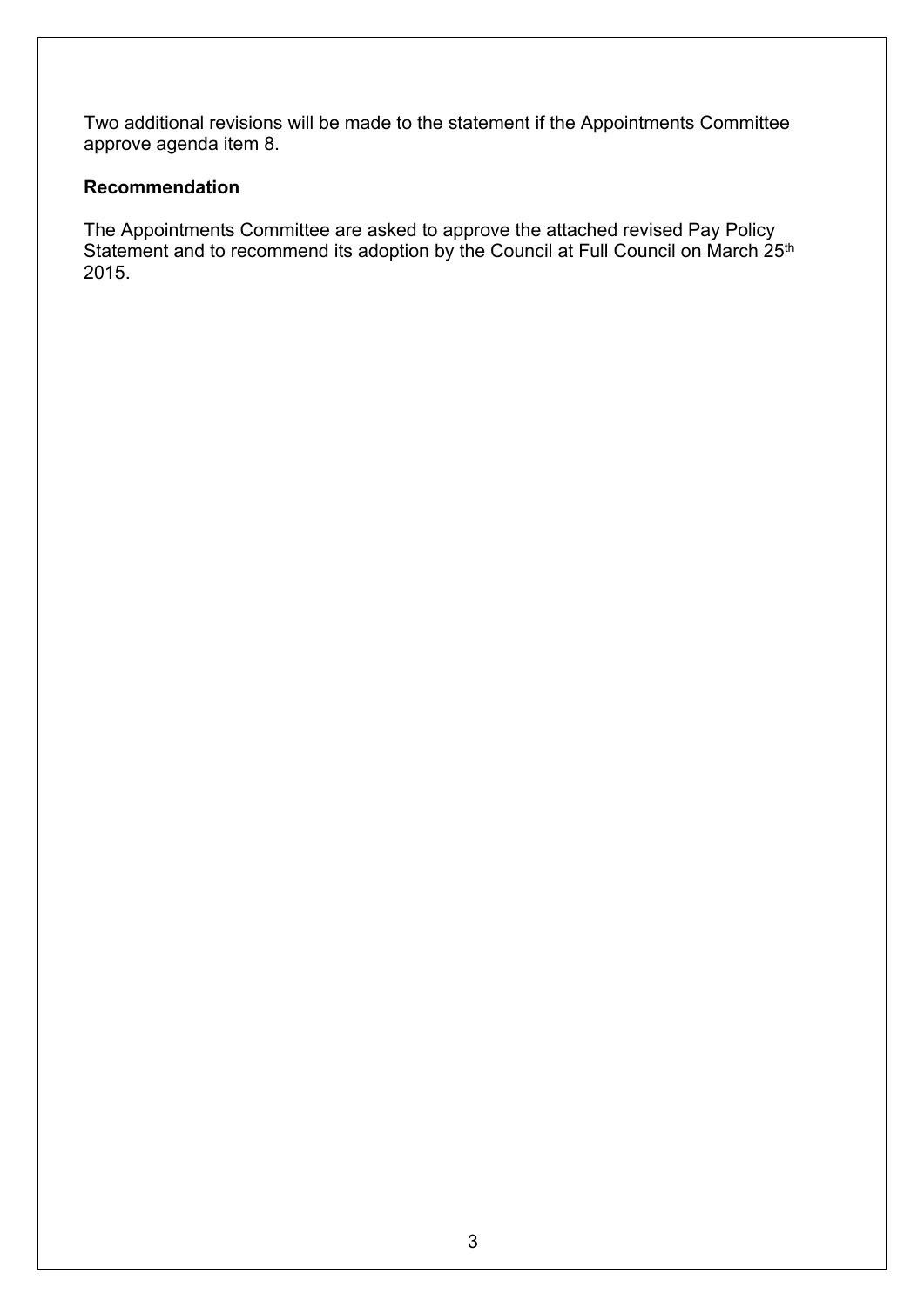# **Gloucestershire County Council The Pay Policy Statement 2015-16**

## **What is it?**

This statement sets out the council's policies for the financial year 2015-2016 relating to the:

- remuneration of chief officers
- remuneration of the lowest paid employees
- relationship between the remuneration of chief officers and employees who are not chief officers

Remuneration for the purposes of this statement includes:

- basic salary
- any other allowance or fee arising from employment
- pension
- $\bullet$  redundancy pay

The term 'chief officer' refers to those defined within the Localism Act. In simple terms the policy covers the Chief Executive and those posts which report directly to him/her and also the next management tier below (excluding any secretarial or clerical roles).

The term 'lowest' paid is defined as a full time employee on the bottom point of grade B of the Green Book pay [scales](http://www.gloucestershire.gov.uk/CHttpHandler.ashx?id=51219&p=0). These are the lowest paid employees other than apprenticeships, which are paid less to reflect the nature of the training and development role. Gloucestershire County Council has paid a discretionary 'Gloucestershire Living Wage supplement' (currently at a rate of £7.65 per hour) to eligible employees at Grade B and C since 1 September 2014.

## **Why has it been developed?**

Its purpose is to provide a clear and transparent policy to the public, which demonstrates accountability and value for money. The policy also meets the council's obligations under the Localism Act (2011) and the associated statutory guidance set out in the Openness and Accountability in Local Pay: Guidance under section 40 of the Localism Act (2012) together with the Local Government Transparency Code (2014).

The council's pay arrangements reflect the need to recruit, retain and motivate skilled employees to ensure high levels of performance balanced with accountability to the public purse. It recognises flexibility, which is essential in delivering a diverse range of services, and is underpinned by the principles of fairness and equality.

#### **Who does it apply to?**

This pay policy statement applies to all non-schools employees of Gloucestershire County Council.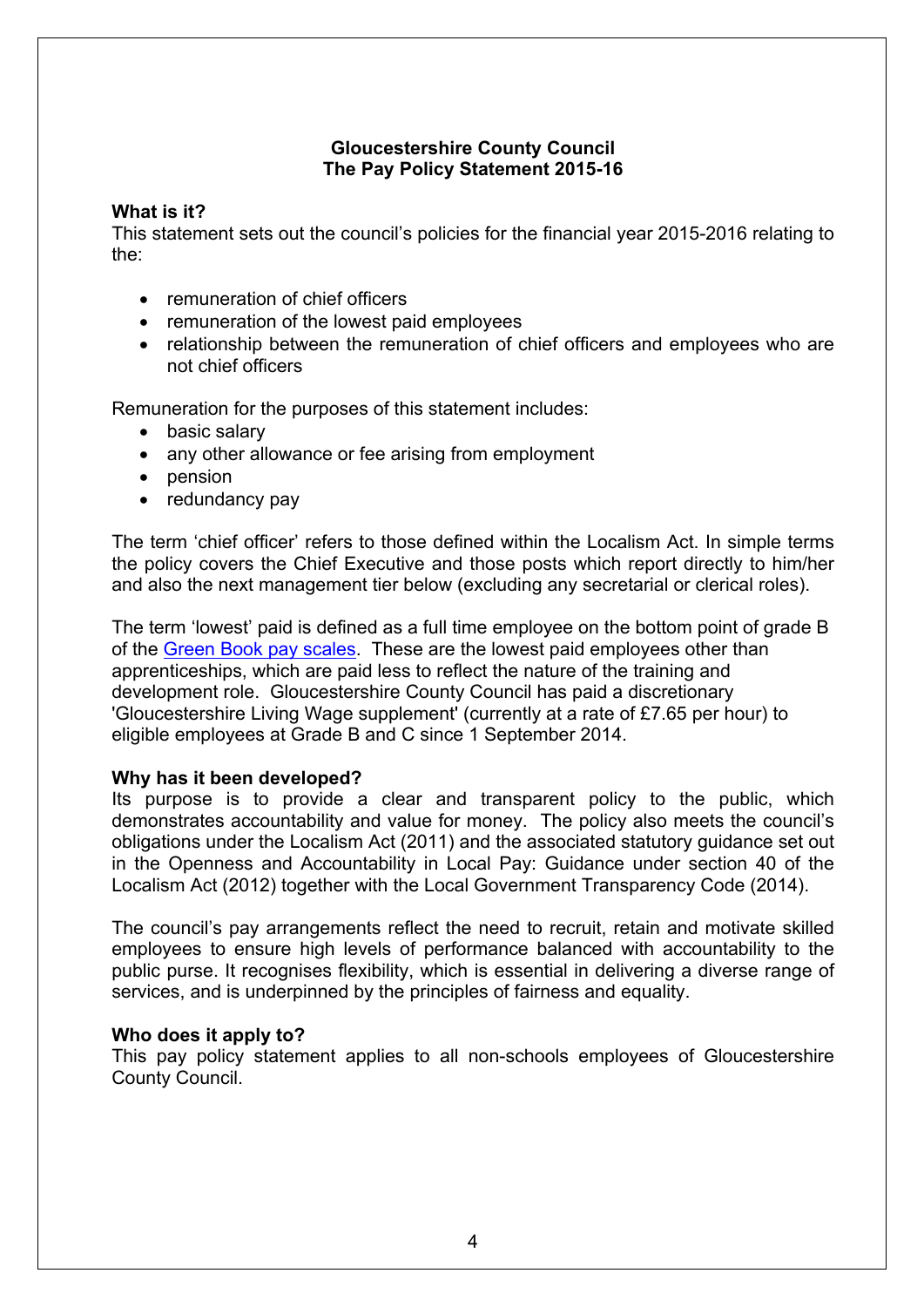#### **About the Council**

The council is a large and complex organisation which is accountable for the provision of a wide range of key services to a population of in excess of 600,000.

These services range from the maintenance of over 3,300 miles of roads; managing the disposal of over 280,000 tonnes of waste; the provision of the county's registration and coroner's services; ensuring that the community are protected from illegal trading practices; planning for emergencies; and the provision of services for the most vulnerable children and adults in our communities. The council is also responsible for providing the Fire and Rescue Service and takes a leading role to promote a thriving economy through supporting economic regeneration. All these demands need to be balanced against a very tight resource base.

The nature of these services requires some of the management team to have a statutory role, making them individually accountable in law for the services they provide. This includes the Chief Fire Officer, Director: Strategic Finance (Section 151 officer), the Monitoring Officer and two directors who are accountable for safeguarding vulnerable adults and children.

The complexity and diversity of these services requires the senior management team to make judgements across a wide range of professional disciplines, work with key partners including government departments and local partners in health and the police; and manage considerable resources.

The senior management team is accountable for delivering these services within a gross budget of £420m, through a staff complement of 3594 (including the Fire and Rescue Service), in addition to employing [circa](mailto:@6,000) 6,000 in the county's maintained schools.

It is essential for the maintenance of public services that councils and other public bodies can attract talented people into leadership roles, although this must be balanced with the prudent use of public funds.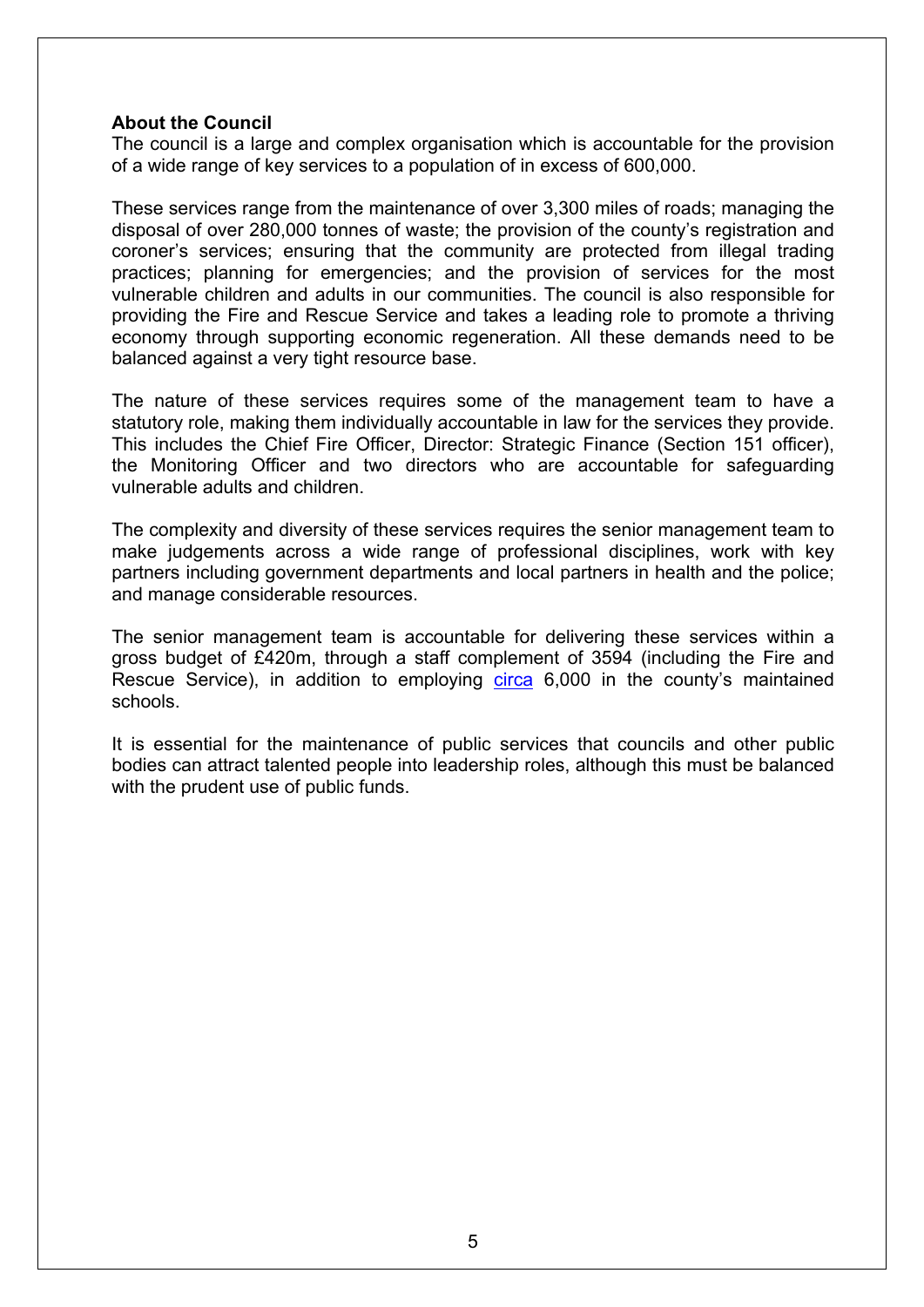# **Policy Statement**

## **Job evaluation**

- 1. The job evaluation (JE) process is applied to all jobs in the council unless the salary is set nationally, (for example, Fire Fighters), including both the highest and lowest paid. JE is the process by which organisations evaluate job size. The biggest and therefore most highly paid jobs are at the top and the smallest, lowest paid at the bottom. The council is committed to fairly determining pay in accordance with the equal pay legislation (now contained in the Equality Act 2010) and the local government 'single status' agreement 1997. The council applies nationally recognised job evaluation schemes, which were introduced in 2003 in consultation and agreement with our recognised trade unions.
- 2. The Hay job evaluation scheme is used to evaluate senior manager jobs within the council. The GLPC (Greater London Provincial Council) job evaluation scheme is used to evaluate all other posts within the council.

# **Grades and salary bands**

- 3. Once a job has been evaluated, the score will determine the pay grade or band that will apply to the post.
- 4. The pay scale that applies to chief officers is called [Executive](http://www.gloucestershire.gov.uk/article/108526/Pay-Policy-Statement) Reward Bands. These pay scales also apply to a number of senior managers (who do not meet the definition of chief officer under the Localism Act 2011).
- 5. There are two posts which are currently on a spot salary as follows:
	- The Chief Executive The Chief Fire Officer, whose post is also a director with responsibility for a number of direct services
- 6. The council's policy is to apply the nationally negotiated NJC pay award for the following groups of employees:
	- Joint Negotiating Committee for Chief Executives national Salary Framework and Conditions of Service Handbook
	- Joint Negotiating Committee for Chief Officers Constitution of Conditions of Service Salaries (for employees attached to Executive Reward Bands)
	- National Joint Council for Local Government Services ('Green Book') conditions of service (for employees attached to Grades B-L)
	- National Joint Council for Brigade Managers of Fire and Rescue Services, Constitution and scheme of conditions of service (5th edition) ('Gold Book')
	- Soulbury Committee national negotiating body
	- National Joint Council for Local Authority Fire and Rescue Services (Grey book)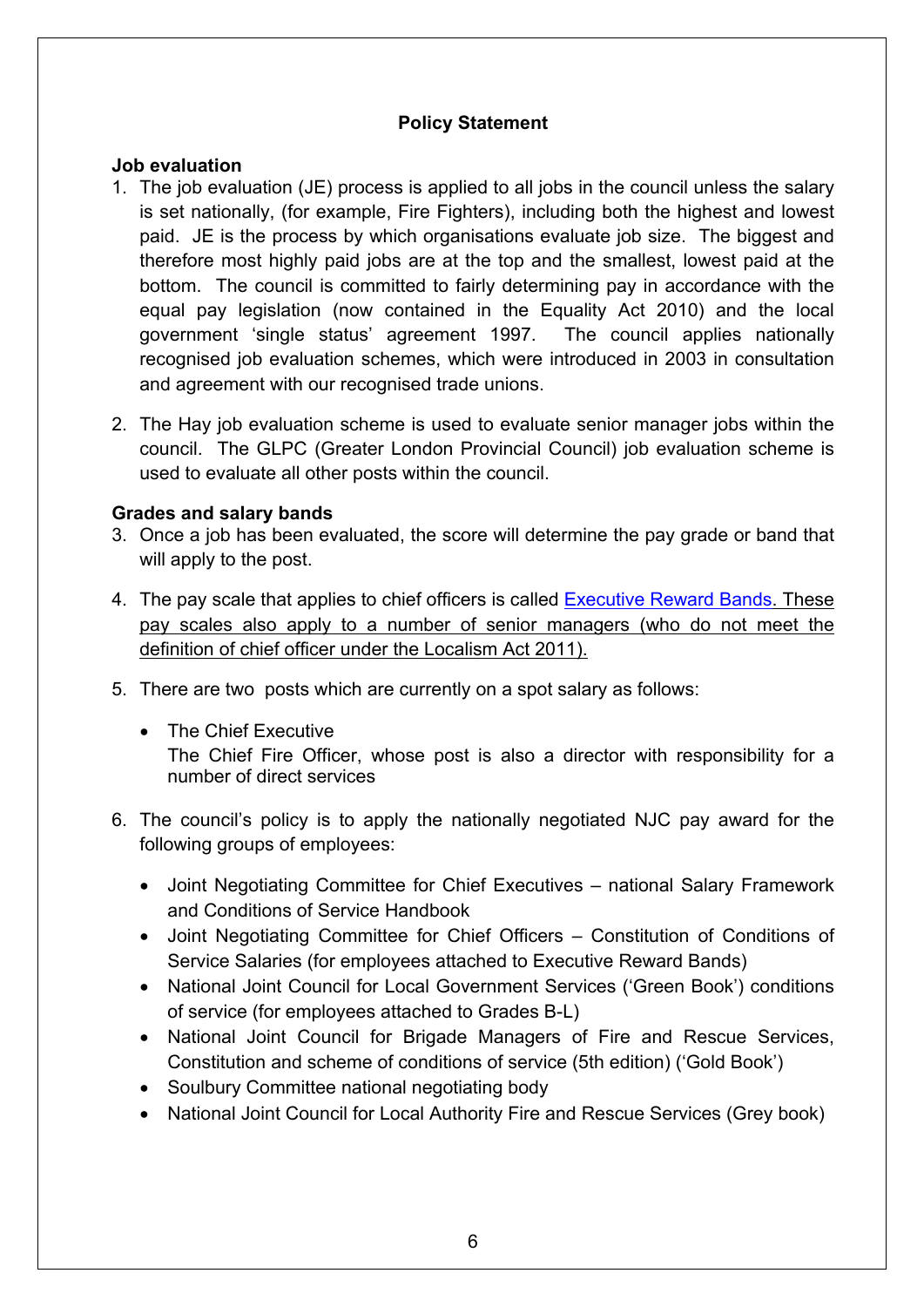- Conditions of service in England and Wales (Burgundy book). This relates to staff employed directly by GCC outside of schools but in connection with supporting the Local Authority Educational Service.
- Changes to the council's pay scale/grading structure are developed in consultation with the relevant recognised trade unions and final approval is the responsibility of the council's Appointments Committee and Full Council. Full details of the [council's](http://glostext.gloucestershire.gov.uk/ecSDDisplay.aspx?NAME=SD163&ID=163&RPID=19096542&sch=doc&cat=13295&path=13295) Appointments Committee are set out in the council's [constitution\)](http://glostext.gloucestershire.gov.uk/ecSDDisplay.aspx?NAME=SD163&ID=163&RPID=19096542&sch=doc&cat=13295&path=13295).
- 7. Senior salaries of over £100,000

The following senior employees have an FTE salary of £100k plus:

- i. Chief Executive
- ii. Director: Strategic Finance (and Section 151 Officer)
- iii. Commissioning Director: Children's and Families (and Statutory Director of Children's Services)
- iv. Commissioning Director: Adults and DASS (and the Statutory Director of Adult Social Care)
- v. Chief Fire Officer
- Any future changes to salary scales for Chief Officers will be submitted to Full Council as an amendment to this Policy [Statement].
- 8. The council has introduced a discretionary Gloucestershire County Council Living Wage Supplement. The supplement has been paid to all eligible employees since 1 September 2014. Continuation of the Living Wage Supplement and the rate at which it is to be paid is at the council's discretion and annual review.

# **Remuneration on recruitment**

- 9. The same recruitment policies apply to all employees regardless of grade, including both the most senior officers and the lower paid, who take up a new appointment with the council.
- 10.Where there are difficulties in recruiting and it is shown the council are paying below the market rate for the job, a market rate supplement (MRS) may be paid.
- 11.The amount of the MRS is based on market rate data and is reviewed annually. The MRS is removed or adjusted when market data shows that it is appropriate to do so, or otherwise at the council's discretion. In the case of certain senior chief officers the MRS would be agreed by Appointments Committee and for all other employees it must be agreed by the Chief Executive. Candidates are normally appointed on the minimum salary point of the grade for the post.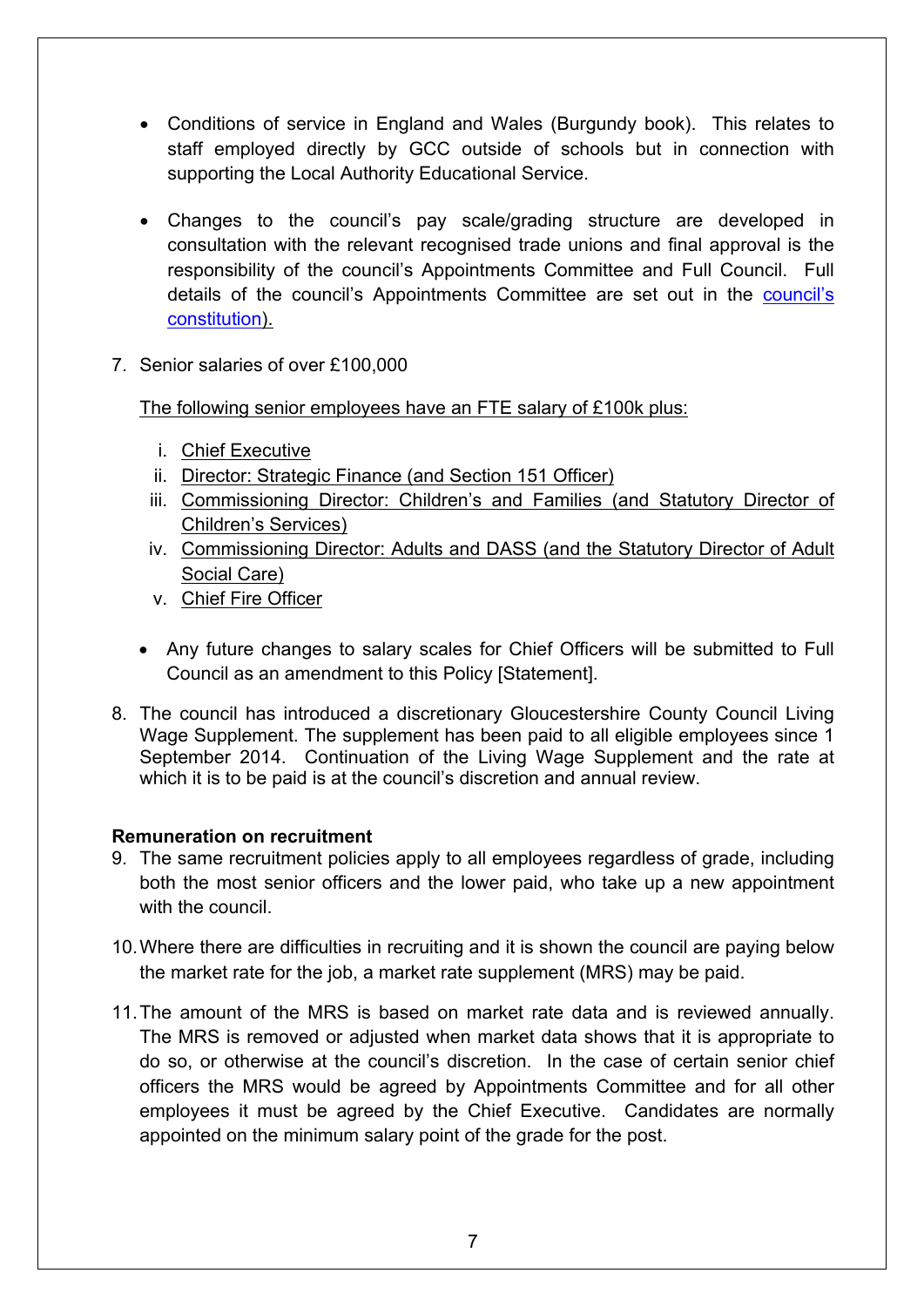- 12.If a candidate is already being paid above the minimum point of the post they are applying for, the appointment may in some circumstances be on the next increment above their current salary, subject to the maximum of the grade.
- 13.The appointment of the Chief Executive and his/her direct reports, including any senior post which holds a statutory role, is undertaken by the Appointments Committee. Appointments to these roles are made within the approved salary range. Appointment of the Chief Executive is subject to the approval of full council.
- 14.Where it is necessary for a newly appointed employee to relocate in order to take up an appointment the council may, in exceptional circumstances, make a contribution towards the reimbursement of relocation expenses.
- 15.The council will only make interim appointments in exceptional circumstances, subject to an approved business case.
- 16.The council is conscious of the need to secure value for money in the arrangements for all appointments, including the need to ensure any individual is not inappropriately enabled to achieve a more favourable position in respect of their tax arrangements ('tax avoidance') than might otherwise apply. The council will have proper regard to this principle in determining the form of contract most appropriate to the particular circumstances of the engagement.

## **Increases and additions to remuneration**

- 17.The council's policy is to apply any nationally negotiated pay awards to employees at all levels of the council. Exceptions to this will be when staff TUPE transfer to GCC and remain on their previous terms and conditions.
- 18.For chief officers on the Executive Reward Bands, incremental progression through the band is based on performance measured over a 12 month period. Increments are paid on 1<sup>st</sup> April each year subject to the performance review, and a minimum of six months service in post at that time. There is no provision for payment of an increment at any other time or in any other circumstances.
- 19.For employees on the Green Book pay scales, increments are awarded up to the maximum of the grade subject to the employee meeting the requirements of the job. Increments are paid on the 1<sup>st</sup> April each year, or six months after the start date (if starting date is between October and April) and there is no provision for the payment of an increment at any other time or in any other circumstances.

#### **The use of bonuses**

20.The council does not offer a bonus scheme.

#### **Payment on ceasing to be employed by the council**

21.Redundancy - The council operates the same redundancy policy for all staff, including chief officers and the lowest paid. The payment mirrors the statutory redundancy table but provides a multiplier of 1.75 and is paid on actual weekly pay.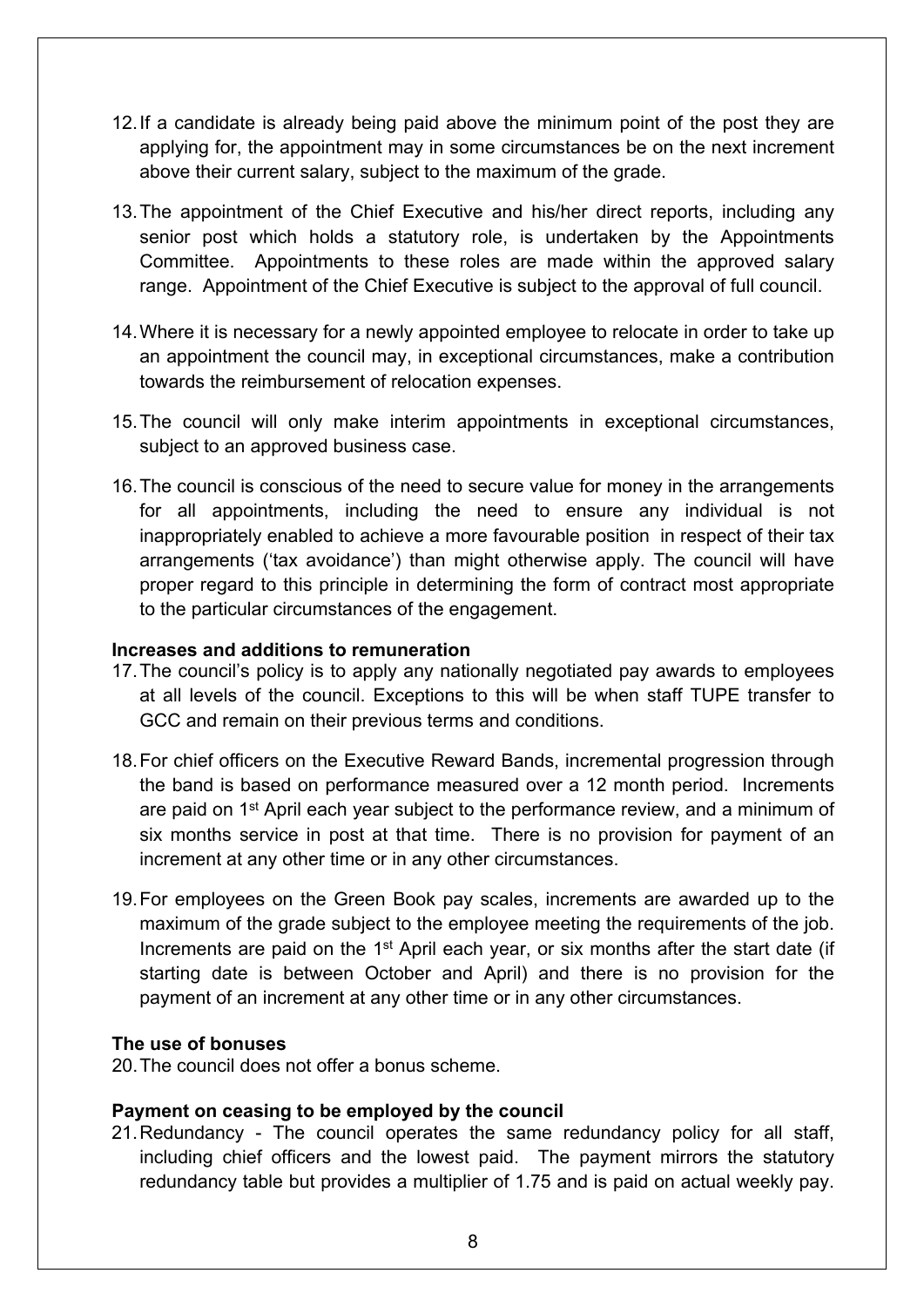The discretionary application of a multiplier is permitted under the Local Government (Early Termination of Employment) (Discretionary Compensation) (England and Wales) Regulations 2006 (as amended) (LG Regulations 2006).

- 22.The Appointments Committee makes the decision to terminate the contract of those chief officers who report directly to the Chief Executive and will, when giving their approval, apply the council's policy as set out in 21 above.
- 23.The council will only make a payment in respect of pension in line with the relevant pension scheme regulations and its Pension Policy [Statement](http://www.gloucestershire.gov.uk/article/108526/Pay-Policy-Statement) which applies to all those staff who are scheme members, irrespective of grade. For those posts that fall within the remit of the Fire Fighters' Pension Scheme, redundancy pay is calculated using the statutory redundancy scheme but based on actual weeks' pay, rather than the statutory minimum. This group fall outside the LG Regulations 2006 as detailed above and therefore the council does not have the discretion to consider enhancing the redundancy payment further.
- 24.Any payments made in respect of early retirement for fire fighters will be as per the provisions of the Fire Fighters Pension [Scheme](http://www.communities.gov.uk/fire/firerescueservice/firefighterpensions/)(s).
- 25.An employee subject to the Burgundy Book (Teachers conditions of service) will receive only the statutory minimum redundancy payment if opting to take an enhanced pension under the Teachers Pension scheme.

## **Re-engagement**

26.The council does not re-engage ex employees who have left with a redundancy or pension or other severance payment, for at least two years, unless in exceptional circumstances e.g. where an employee may have retrained in an area of skills shortage. A business case is required before a final decision is made and where any regulations on abatement of pension apply, they would be enforced. The same policy applies to all employees.

#### **Any other allowances arising from employment**

The following allowances apply to all employees, with the exception of teachers and fire fighters:

## **Payment for acting up or additional duties**

- 27.Chief officers are expected to be flexible in managing changing requirements. Therefore honoraria would only be paid in exceptional circumstances at senior officer level.
- 28.In limited situations where when an employee may be required to complete work of a higher graded post or undertake duties outside the scope of their role, the council may consider a payment consistent with JE principles. Payments are subject to review and are only for limited periods.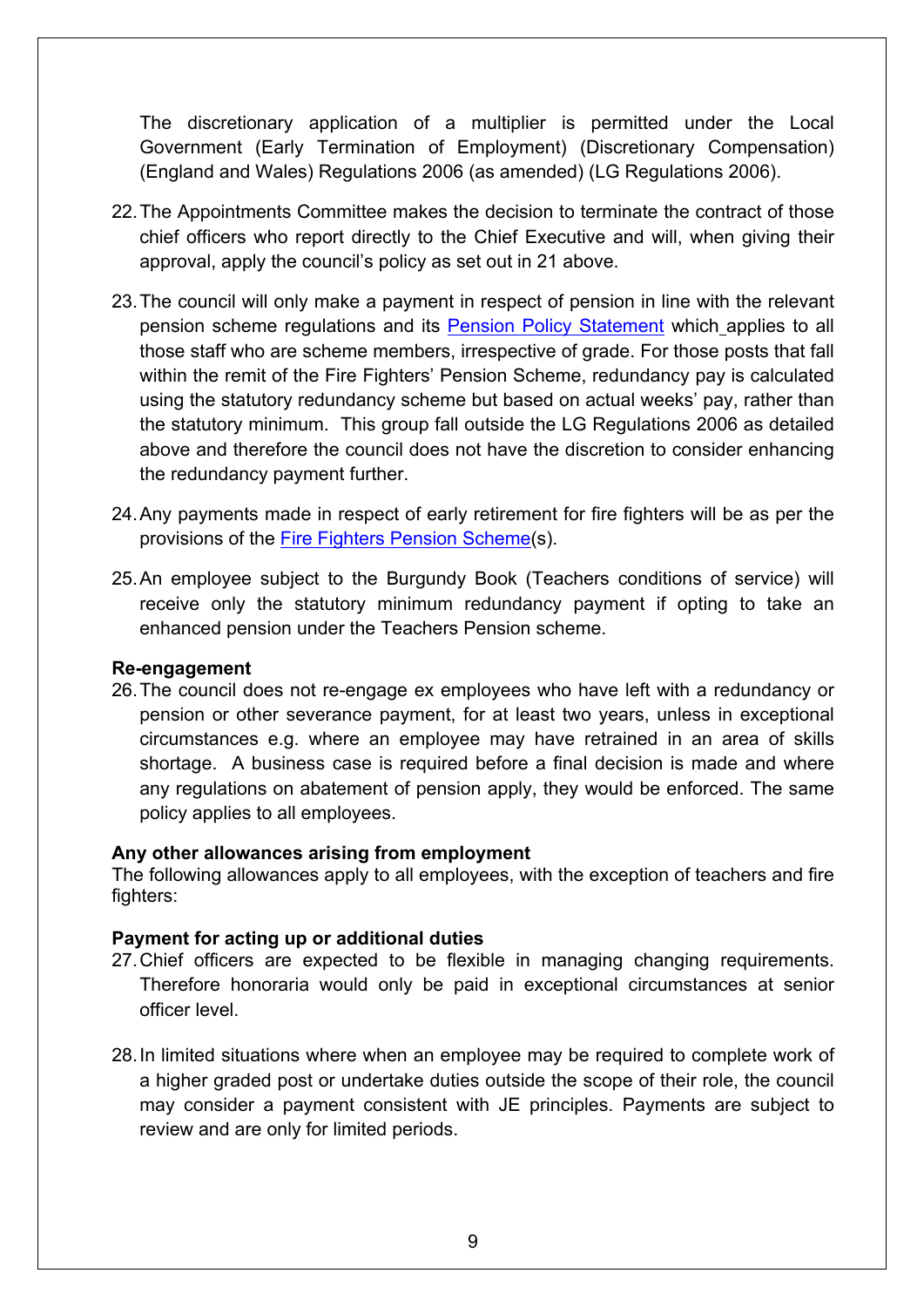#### **Unsocial hours payments**

- 29.The council does not have a policy to make unsocial hours payments to chief officers.
- 30.For other employees, the council recognises that certain roles and services require employees to work unsocial hours, or be available to work and therefore on standby. In these circumstances the council has a policy to provide additional payments or time off in lieu for eligible employees.

#### **Recruitment and retention allowances**

31.Whilst the council does not currently apply any recruitment or retention allowances it has the scope to locally agree such payments if necessary. The Appointments Committee would agree any such payments for chief officers and for all other employees the decision would be made by Head of Paid Service.

#### **Car and motor cycle allowances**

32.Reimbursement of approved business mileage is in accordance with the Council's mileage rates. These rates, which mirror the HMRC mileage allowance payments, are reviewed annually.

#### **Election duties**

33.Returning Officer Payment – The council is obliged to appoint a county returning officer who has specific duties in relation to council elections. payment is made in relation to this role, which is reviewed every four years, in line with the council election period.

## **Additional payments for fire officer posts**

34.Any additional payments made to fire officer posts are in line with the National Joint Council for Local Authorities Fire and Rescue Services (known as the 'Grey Book') and the National Joint Council for Brigade Managers of Local Authorities Fire and Rescue Services (known as the 'Gold Book').

# **The relationship between the remuneration of chief officers and employees who are not chief officers**

- 35.The council does not have a policy on pay multiples but recognises that the Hutton Review of Fair Pay in the Public Sector recommends a maximum ratio of the highest remunerated post compared with the lowest remunerated post of 1:20.
- 36.In accordance with the Local Government Transparency Code (2014), the council uses the principle of pay multiples to give a wider understanding of the relationship between its highest and lowest paid employees. These multiples can be found [here](http://www.gloucestershire.gov.uk/article/108525/Gloucestershire-County-Councils-Pay-Multiples-20122013)

#### **Policy review**

37.This policy will be reviewed no later than 31 March 2016 and thereafter on an annual basis.